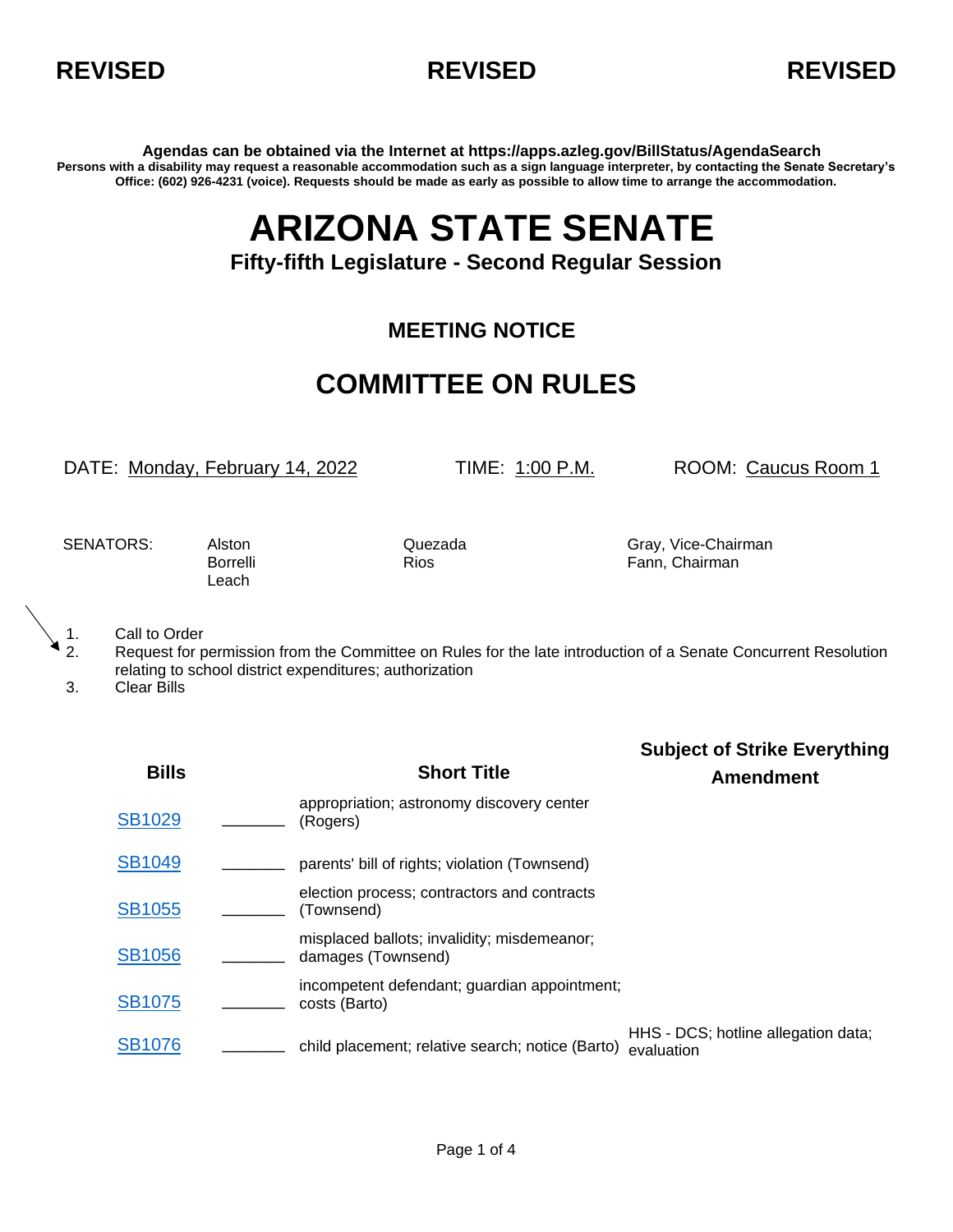|               |                                                                                     | <b>Subject of Strike Everything</b>                         |
|---------------|-------------------------------------------------------------------------------------|-------------------------------------------------------------|
| <b>Bills</b>  | <b>Short Title</b>                                                                  | <b>Amendment</b>                                            |
| <b>SB1081</b> | insurance contracts; oral agreements<br>(Livingston)                                | FIN - PSPRS; advisory committee                             |
| <b>SB1129</b> | housing trust fund; transitional housing<br>(Rogers)                                |                                                             |
| <b>SB1147</b> | Harquahala non-expansion area; groundwater<br>transportation. (Kerr)                | NREW - certified applicators;<br>fingerprinting requirement |
| <b>SB1166</b> | public employers; union contracts (Leach:<br>Livingston)                            |                                                             |
| <u>SB1168</u> | vacation rentals; short-term rentals;<br>enforcement (Mesnard: Kaiser)              |                                                             |
| <b>SB1191</b> | civil actions; virtual court appearance<br>(Petersen)                               | JUD - union labor; prohibition;<br>prevailing wage          |
| <b>SB1197</b> | TPT; exemption; agricultural equipment.<br>(Shope: Borrelli, Gowan, et al)          |                                                             |
| <b>SB1201</b> | appropriation; Ganado School Loop Road<br>(Pace: Hatathlie)                         |                                                             |
| <b>SB1217</b> | duration; emergency orders of protection<br>(Steele)                                |                                                             |
| <b>SB1237</b> | department of gaming; investigations (Borrelli:<br>Biasiucci)                       |                                                             |
| <b>SB1245</b> | tobacco; vapor; alternative nicotine; regulation<br>(Leach: Barto, Borrelli, et al) |                                                             |
| <b>SB1246</b> | school buses; electrification; contracts (Boyer)                                    |                                                             |
| <b>SB1248</b> | beer shipments; coercion; prohibition (Gowan)                                       |                                                             |
| <b>SB1258</b> | government membership organizations;<br>transparency (Mesnard)                      |                                                             |
| <b>SB1260</b> | registrations; early voting; move notice<br>(Mesnard)                               |                                                             |
| <b>SB1268</b> | PSPRS; deferred retirement option plan<br>(Livingston)                              |                                                             |
| <b>SB1269</b> | conformity; internal revenue code (Leach)                                           |                                                             |
| <b>SB1271</b> | Arizona veterinary loan assistance program<br>(Shope)                               |                                                             |
| <u>SB1323</u> | third party rights; adopted child (Shope)                                           |                                                             |
| <b>SB1331</b> | international medical graduates; licensure;<br>accreditation (Barto)                |                                                             |
| <b>SB1333</b> | neighborhood occupantless electric vehicles<br>(Pace)                               |                                                             |
| <b>SB1355</b> | campaign finance report; due date (Livingston:<br>Townsend)                         |                                                             |
|               |                                                                                     |                                                             |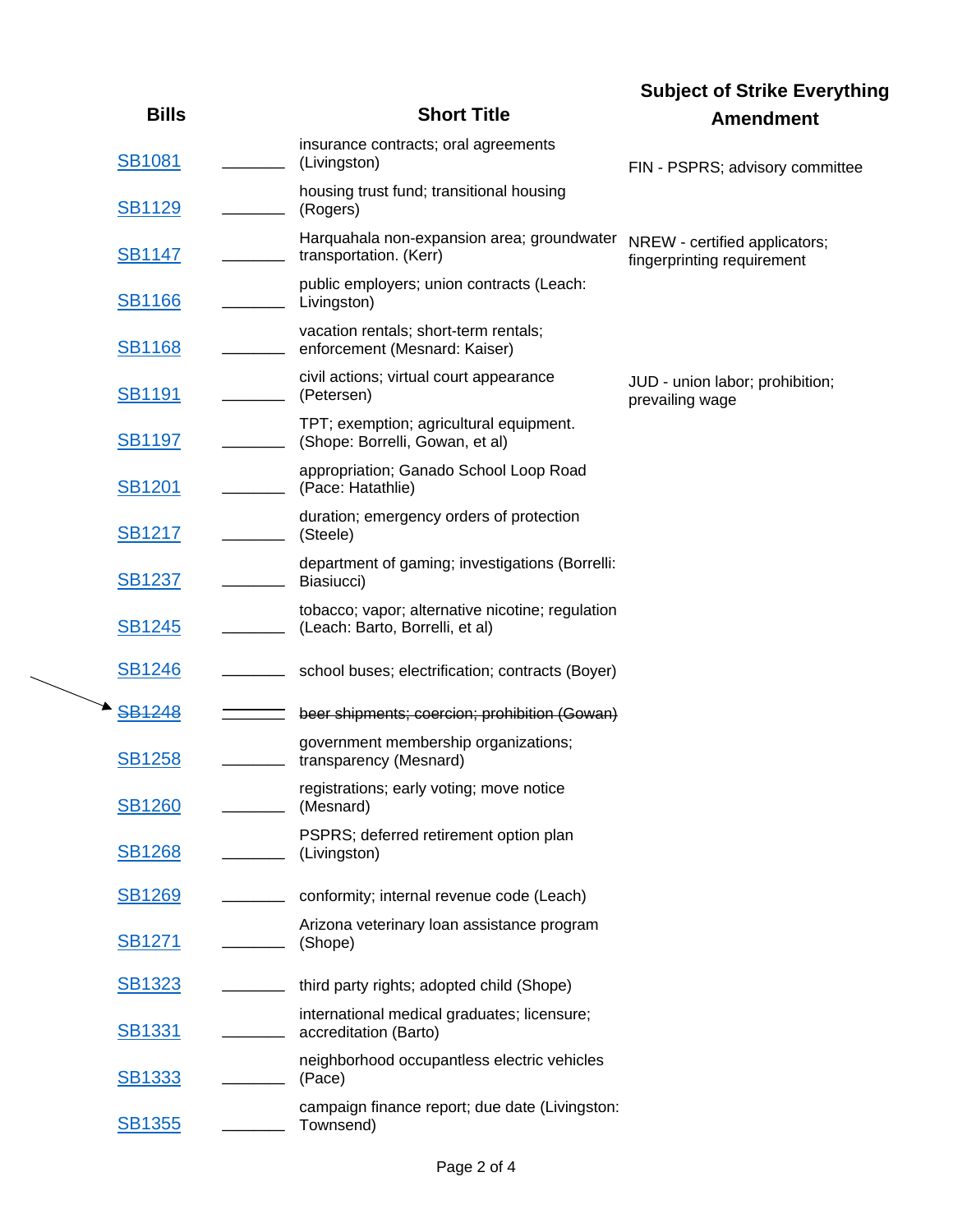|               |                                                                                      | <b>Subject of Strike Everything</b> |
|---------------|--------------------------------------------------------------------------------------|-------------------------------------|
| <b>Bills</b>  | <b>Short Title</b>                                                                   | <b>Amendment</b>                    |
| <b>SB1356</b> | transportation tax; election; Maricopa county<br>(Pace: Carroll)                     |                                     |
| <b>SB1358</b> | hand counts; precincts; procedures manual<br>(Townsend: Livingston, Rogers, et al)   |                                     |
| <b>SB1381</b> | salary; deputy sheriff; detention officer (Borrelli)                                 |                                     |
| <b>SB1390</b> | committee and program termination; repeal<br>(Gray)                                  |                                     |
| <b>SB1393</b> | refusing treatment; right; requirements. (Barto:<br>Kerr, Livingston, et al)         |                                     |
| <u>SB1396</u> | hydrogen study committee (Shope)                                                     |                                     |
| <b>SB1401</b> | continuation; state department of corrections.<br>(Gowan: Borrelli, Bowie, et al)    |                                     |
| <b>SB1404</b> | eligibility; early voting; list (Gowan)                                              |                                     |
| <b>SB1410</b> | auto glass; repair; penalties (Mesnard)                                              |                                     |
| <b>SB1412</b> | baccalaureate degrees; substitute certificates<br>(Mesnard)                          |                                     |
| <b>SB1474</b> | voting; election day only; holiday (Townsend:<br>Burges, Fillmore)                   |                                     |
| <b>SB1490</b> | appropriation; Cesar Chavez Boulevard<br>(Otondo: Alston, Borrelli, et al)           |                                     |
| <b>SB1497</b> | Arizona America250 commission (Leach)                                                |                                     |
| <b>SB1519</b> | special education; cost studies (Quezada:<br>Gonzales, Terán)                        |                                     |
| <b>SB1522</b> | appropriation; transportation infrastructure;<br>Maricopa county (Livingston: Gowan) |                                     |
| <u>SB1564</u> | domestic water districts; wastewater;<br>annexation (Shope)                          |                                     |
| <b>SB1579</b> | tax corrections act of 2022 (Livingston)                                             |                                     |
| <b>SB1580</b> | money transmission; money transmitter<br>licensure (Livingston)                      |                                     |
| <u>SB1582</u> | homestead exemptions; amount (Livingston)                                            |                                     |
| <b>SB1598</b> | information technology; security; office (Shope)                                     |                                     |
| <u>SB1632</u> | appropriation; land department; management<br>system (Kerr)                          |                                     |
| <b>SB1639</b> | control substances; medical records integration<br>(Pace: Shah)                      |                                     |